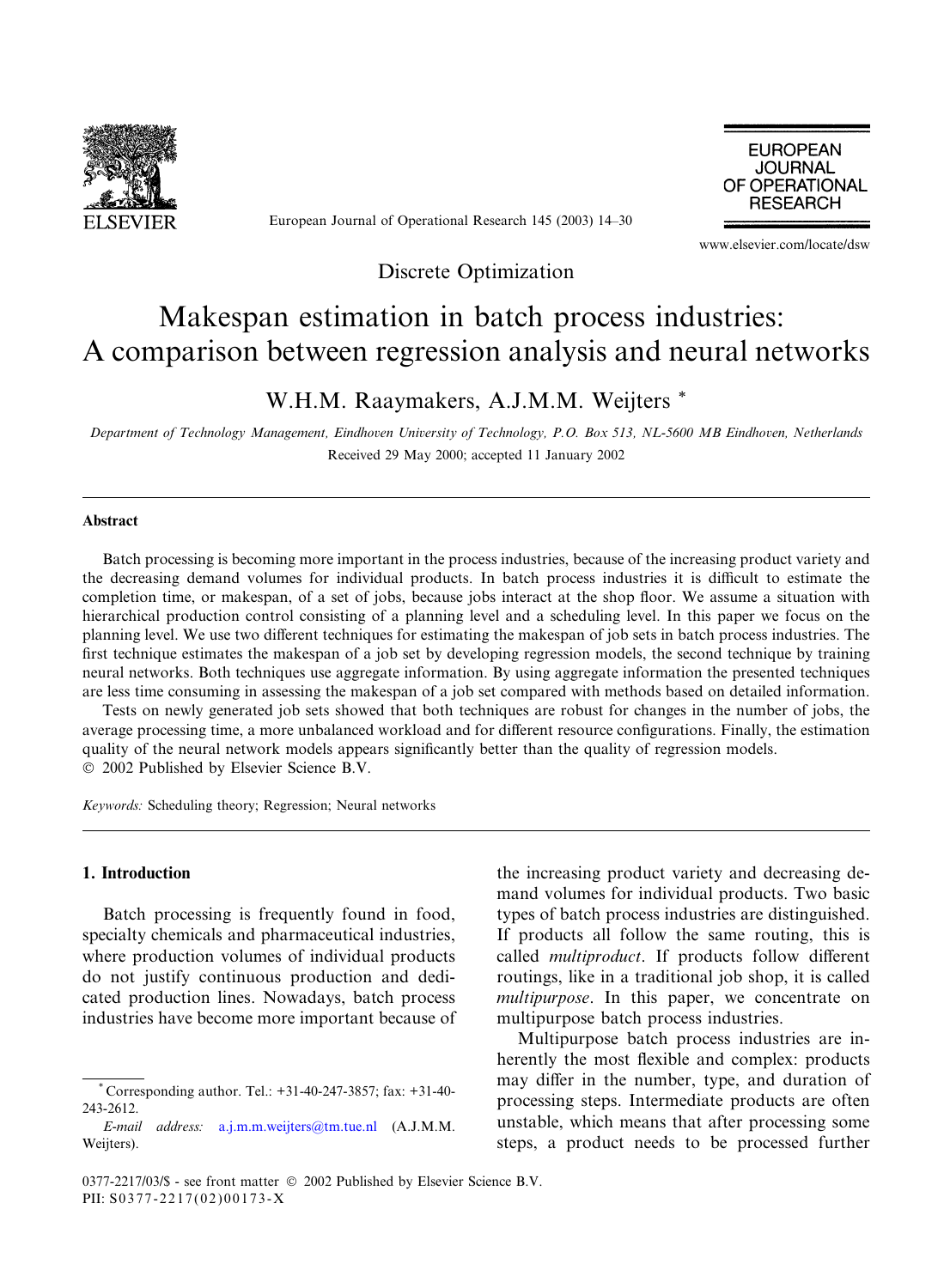without any delay. These no-wait restrictions and the large variety of products cause complex scheduling problems. Consequently, the capacity utilization realized by multipurpose batch process industries is generally low. Furthermore, the amount and mix of production orders may differ considerably from period to period due to variability and dynamics of demand. Consequently, bottlenecks may shift over time.

One of the main difficulties for this type of industries is to estimate the workload that can be completed during a specific period (Raaymakers et al., 2000). The capacity utilization that can be realized strongly depends on the mix of production orders (jobs). In order to set reliable due dates, it is important for planners to accurately estimate what workload and mix of jobs can be completed in a specific period. If planners can accurately estimate the workload and mix that can be completed, they can obtain achievable production plans. In this paper we consider a situation in which planners periodically release a set of jobs to the shop floor.

The makespan estimate of a job set is used to assess whether a job set can be completed within a given period. A job set is achievable if a schedule can be constructed in which all jobs are completed before the end of the period. This means that the makespan of the schedule is smaller or equal to the period length. The makespan of a schedule is the time at which the last job in the job set is completed.

In this paper, we use two techniques for estimating the makespan of job sets based on aggregate characteristics. The first technique estimates the makespan by using a regression model. The second technique uses neural network models to estimate the makespan. The main advantage of the regression models is that these provide insight into the relation between job set characteristics and the makespan. However, the possible relations between them have to be specified prior to performing the regression analysis. The main advantage of artificial neural networks is that these can automatically detect complex non-linear relations between the job set characteristics and the makespan. Therefore, artificial neural networks may provide more accurate estimates. On the other hand, interpretation of models induced by neural networks

is often extremely difficult or impossible due to the non-linear and non-symbolic nature of the models.

The structure of this paper is as follows. In Section 2, we present our problem definition. In Section 3, we present the data set used for comparison of the techniques. Section 4 starts with an overview of related research (Section 4.1). Then, two different techniques for makespan estimation are presented: regression models (Section 4.2) and neural network models (Section 4.3). In Section 5, the estimation quality of both types of models is evaluated and compared. Finally, Section 6 summarizes our conclusions.

#### 2. Problem definition

# 2.1. Planning procedure

We assume a situation with hierarchical production control consisting of a planning level and a scheduling level. At the planning level, the planner is responsible for order acceptance and assigning the accepted orders to time periods (e.g. weeks). The set of orders assigned to each time period should be achievable, which means that a schedule can be constructed that completes all assigned production orders  $( = jobs)$  within that period. At the scheduling level, the scheduler constructs a detailed schedule for the job set that is assigned to the current period. This schedule is then executed at the shop floor. The planning horizon of the scheduler is much shorter than the planning horizon of the planner.

Scheduling industrial job sets showed that the workload that can be completed in a specific planning period depends on the current mix of jobs (Raaymakers and Hoogeveen, 2000). This complicates the work of the planner, who has to determine which jobs are assigned to a specific period. He has to consider both workload and job mix characteristics in order to determine achievable job sets.

The planner may evaluate the achievability of a job set for a planning period by constructing a schedule. This would result in constructing a detailed schedule over a medium term horizon. The main disadvantage of this approach is that it is time consuming because a new schedule has to be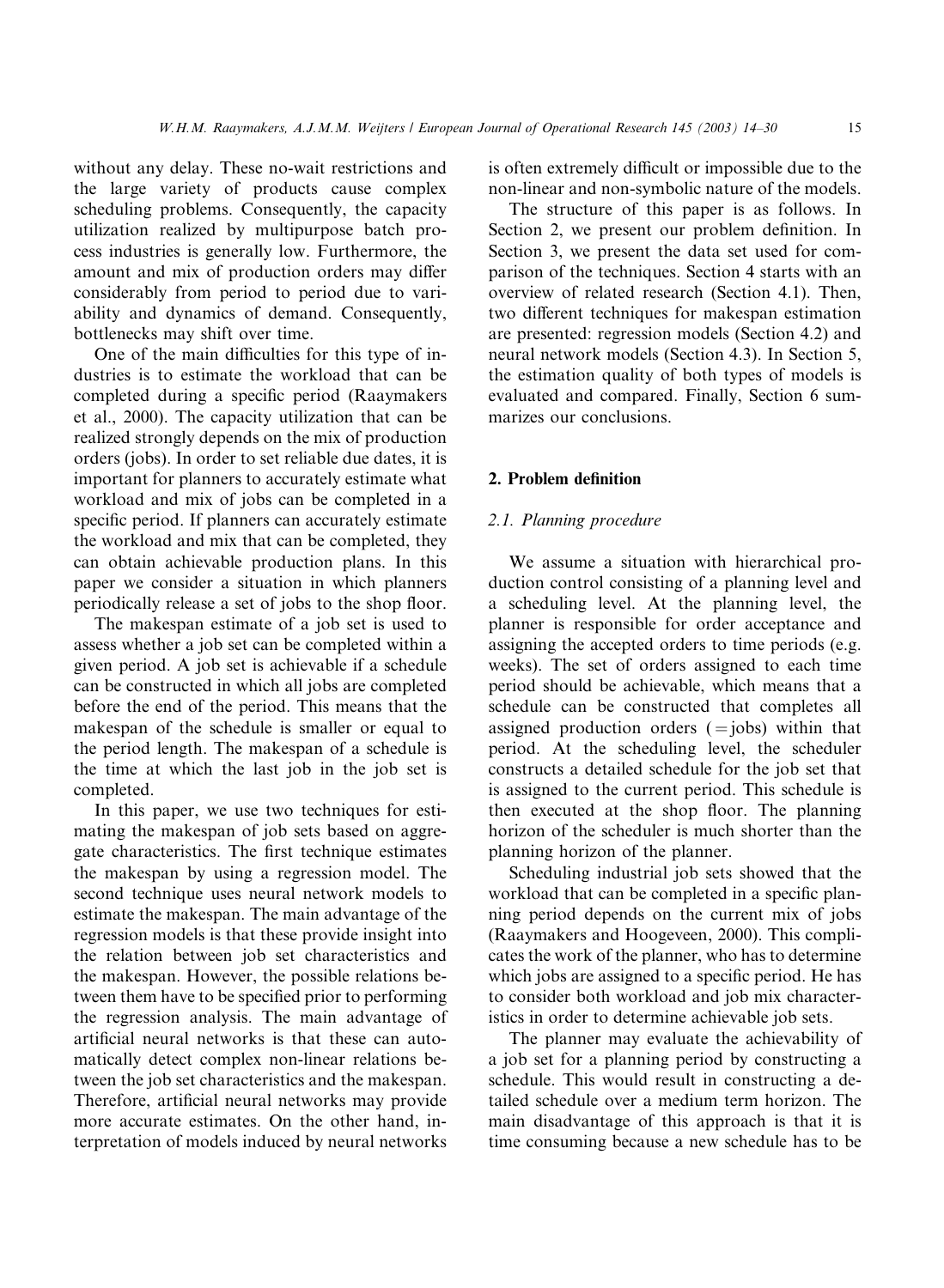constructed every time a change in the plan occurs, for example when a new customer order arrives. Furthermore, the constructed schedule is of little value, because disturbances at the shop floor or changes in the job sets are likely to occur. Assigning jobs to periods can be part of order acceptance and due date setting. These decisions generally need to be made a number of periods before the actual execution of the jobs at the shop floor. In the meantime changes in production and demand are likely to occur. Therefore, we prefer methods that assess the achievability of job sets based on simple characteristics of the jobs and the available resources.

# 2.2. Definition of production characteristics

The job sets and resource sets considered in this paper originate from multipurpose batch process industries. Typical for this type of industries is that jobs differ in the number of processing steps, the resource types required, the sequence of processing steps and the processing times. In that sense, these industries are similar to discrete job shops. However, there are two main differences: (1) several resources may be needed at the same time, and (2) no-wait restrictions exist. For example, a chemical reaction needs to be followed immediately by a filtration and then by a step in which the filtrated intermediate is dried, because the intermediate is unstable. The total of the reaction, the filtration and the drying is then considered as one job. For this job a number of resources is required: a reaction vessel, a filter, a vessel to keep the fluid that goes through the filter and a drying resource. These resources are required partly in parallel. An illustration of a job is given in Fig. 1: resource type I is a (reaction) vessel, resource type II a filter, and resource type III drying equipment. In our study



we have modeled processing steps in such a way that each processing step requires exactly one resource and that processing steps may need to be performed in parallel. The fixed time delay then reflects the no-wait restrictions.

For a period a job set consisting of  $J$  jobs has to be completed on a given set of resources. Jobs are defined as follows. Each job  $(i)$  consists of a specific number of processing steps  $(s_i)$ . These processing steps may have an overlap in time. The start time of each processing step is given by the time delay  $(\delta_{ii})$  and fixed. Also, processing times  $(p_{ii})$  are given for each step. The jobs have to be completed on N resources of M different types. To complete the job given in Fig. 1, four resources of three different types are required.

The following assumptions regarding jobs and resources are made:

- All jobs are available at the start of the period.
- Resources are available from the start of the period and without interruptions.
- Resources of the same type are assumed to be identical.
- No precedence relations exist between jobs.
- Each processing step has to be performed without pre-emption on exactly one resource of a specific resource type.
- More than one processing step of a job may require the same resource type. These processing steps have to be performed on different resources of that type if they overlap.
- Set up times are included in the processing times and are sequence independent.
- Processing times are given (deterministic).

# 2.3. Relation between planning and scheduling

In our study we compare two techniques that can be used by the planner to predict the time required to complete a specific job set  $( =$  makespan) based on aggregate characteristics of the job set. With these techniques, the planner can predict the achievability of a specific job set, i.e. whether the predicted makespan is not longer than the planning period.

The number of jobs that can be assigned to a Fig. 1. Job definition. given planning period by the planner depends on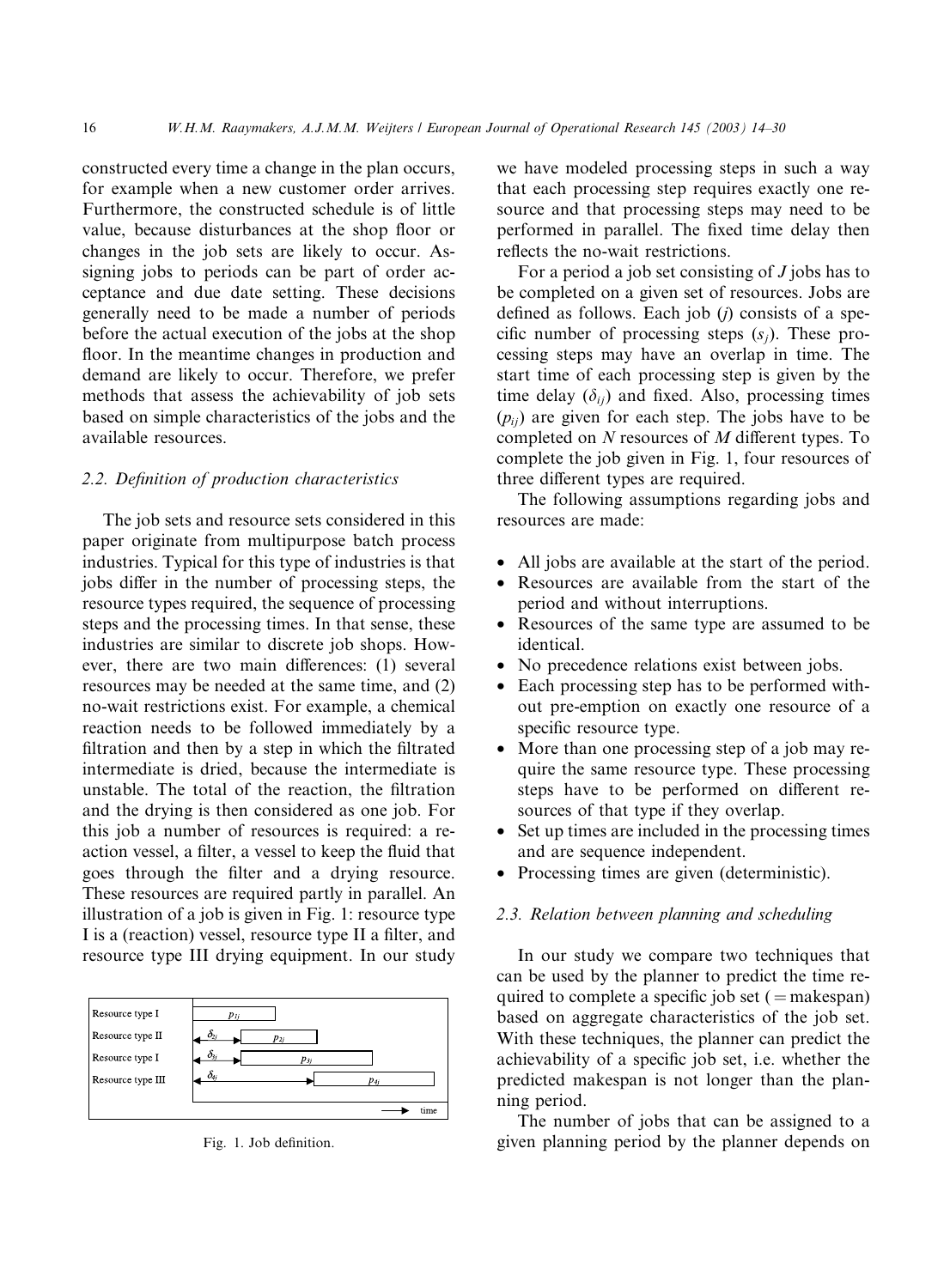the ability of the scheduler to construct a good schedule. If the scheduler is able to construct schedules that result in a high utilization of the resources, then the planner can assign a higher workload to a planning period. Consequently, the prediction techniques that we studied depend on the scheduling techniques used.

The scheduling situation considered in this study can be characterised as a no-wait job shop. For larger values of  $J$ , we cannot expect to find an optimal solution in reasonable time because nowait job shop scheduling problems are NP-hard (Lenstra et al., 1977). Therefore, we have chosen simulated annealing to obtain solutions to the scheduling problems. A simulated annealing procedure that aims at minimization of the makespan and that obtains near-optimal solutions has been implemented and tested for industrial instances (Raaymakers and Hoogeveen, 2000). Minimum makespan corresponds to minimum idle time on the resources and hence, maximum overall capacity utilization. In our specific case, it is difficult to determine the quality of the simulated annealing results, since there are no tight lower bounds available for this specific scheduling problem.

## 2.4. Job interaction at the scheduling level

The workload that can be completed in a period depends on the mix of jobs that are assigned to that period. We argue that this is caused by job interactions at the scheduling level. Job interactions occur because each job requires one or more resources at the same time or consecutively without delay. Due to no-wait restrictions, idle time on the resources can generally not be avoided. Consequently, job interactions result in idle time on the resources and hence to an increase in the makespan of a job set. The amount of job interaction depends on the job mix and the resource set of a production department. Therefore, we use aggregate characteristics of the jobs and the resources to estimate the amount of job interaction. This estimate is then used to estimate the makespan of a job set.

The amount of interaction is measured by the interaction margin  $(I)$ . The interaction margin is defined as the relative difference between the makespan realized while meeting all no-wait restrictions and a lower bound on the makespan:

$$
I = \frac{C_{\text{max}} - lb}{lb},\tag{1}
$$

where I is the interaction margin;  $C_{\text{max}}$  is the makespan or completion time of the job set; and *lb* is the lower bound on the makespan.

The lower bound used in this paper is equal to the amount of time required to complete all jobs if the total processing time can be distributed evenly over the resources of the bottleneck resource type, and if these resources can all process without interruption. If a feasible schedule is found which has no idle time on any resource of the bottleneck resource type, then the makespan is equal to this lower bound. The interaction margin is, by definition, equal to zero in that situation. In all other situations, where the makespan is higher than the lower bound, idle time exists on the bottleneck resource type.

For a specific job set the total workload on each resource type is obtained by summing the processing times of all processing steps that require that resource type. The bottleneck resource is the resource type with the maximum of the workload divided by the number of resources of that type. A lower bound (*lb*) on the makespan is obtained by dividing the workload on the bottleneck resource by the number of resources of that resource. We may round this up because all processing times are integer values and no pre-emption is allowed:

$$
lb = \lceil \max\{L_1/n_1, L_2/n_2, \dots, L_M/n_M\} \rceil,
$$
 (2)

where M is the number of resource types,  $n_m$  is the number of resources of resource type  $m$ ,  $m =$  $1, \ldots, M$ , and  $L_m$  is the workload on resource type  $m, m = 1, \ldots, M.$ 

In this paper, we focus on makespan estimation using five variables that influence the amount of interaction. Previous work (Raaymakers and Fransoo, 2000) showed that these variables explain a large part of the variation in the amount of interaction. These variables are:

- average number of parallel resources  $(\mu_a)$ ,
- average number of processing steps per job  $(\mu_s)$ ,
- average overlap of processing steps  $(\mu_{\varphi})$ ,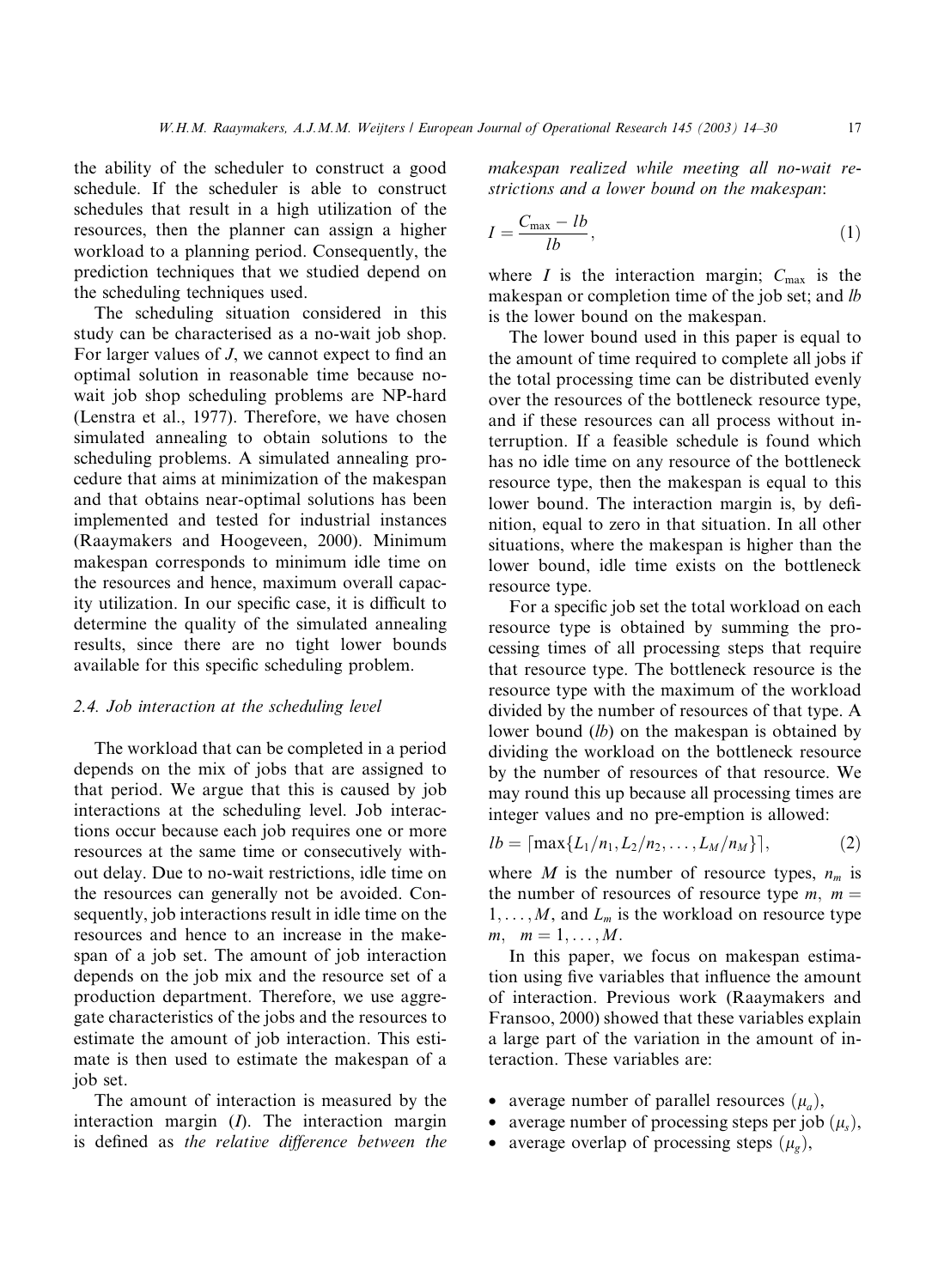- workload balance  $(\rho_{\text{max}})$ , and
- standard deviation in the processing time  $(\sigma_p)$ .

The workload balance  $(\rho_{\text{max}})$  is the average utilization of the resources that is realized if the job set is being processed without any idle time on the bottleneck. This means that when  $\rho_{\text{max}}$  is close to 1, all resource types are equally loaded. A lower  $\rho_{\text{max}}$  means that (considerable) idle time on some resource types cannot be avoided, because they have a lower load than the bottleneck resource.

As mentioned in Section 2.3, the processing times for each processing step are given and deterministic. The standard deviation in the processing time  $(\sigma_p)$  thus gives the variation in processing times within the total job set. A small  $\sigma_p$ indicates that the duration of the processing steps in a job set are more or less the same. A large  $\sigma_p$ indicates that there is a mix of shorter and longer processing times in the job set.

#### 3. Experimental data

To compare both techniques for makespan estimation, we need to have a data set of job sets with their characteristics and the makespan of the schedule constructed. To obtain such data set, we have randomly generated a number of job sets that resemble realistic job sets from industry. There are two reasons for using randomly generated job sets instead of industrial job sets. The first reason is that only a very limited number of job sets could be obtained from industry. The second reason is that by generating job sets we can influence the characteristics of these job sets by setting the levels as shown in Table 1. These parameters are set such that we can better observe the effect of the interaction variables and their effect on each other. An overview of the levels of the interaction variables that are used in generating the job sets is given in Table 1.

The values of the interaction variables are varied on three levels for the processing time, four levels for the number of parallel resources, and five levels for the number of processing steps and the overlap of processing steps. The workload balance  $(\rho_{\text{max}})$  is not varied in the experiments because it is a random factor. In each experiment a job set containing 50 jobs is generated that have to be completed on 10 resources. To test the influence of the average number of parallel machines, we consider four different resource sets (A, B, C and D).

For each job, the number of processing steps is given. The number of processing steps per job cannot exceed the number of resources because each processing step of a job has to be performed on a different machine if the processing steps are overlapping in time. To each processing step a resource type is allocated at random. The probability of a resource type being allocated is equal to the number of resources of that type available related to the total number of resources available. The number of processing steps of a specific job that are allocated to the same resource type cannot exceed the number of resources of that specific type. In this way each resource type has equal probability to become a bottleneck resource. As a result the workload balance of the resource types is kept high.

A processing time is then allocated to each processing step. In the experiments the average

Table 1

Levels used in the computer experiments to generate the data set for building the makespan estimation models

| Interaction variables                                                                     | Levels used in generating job sets                                                                                                                        |
|-------------------------------------------------------------------------------------------|-----------------------------------------------------------------------------------------------------------------------------------------------------------|
| Number of parallel resources                                                              | $A = 10$ types, each 1 resource<br>$B = 5$ types, each 2 resources<br>$C = 2$ types, each 5 resources<br>$D = 1$ type, 10 resources                       |
| Number of processing steps<br>Overlap of processing steps<br>Processing time distribution | All jobs in a job set $1, 3, 5, 7, 10$ steps<br>All jobs in a job set overlap of 0, $1/4$ , $1/2$ , $3/4$ , 1<br>25, Uniform $(15-35)$ , uniform $(1-49)$ |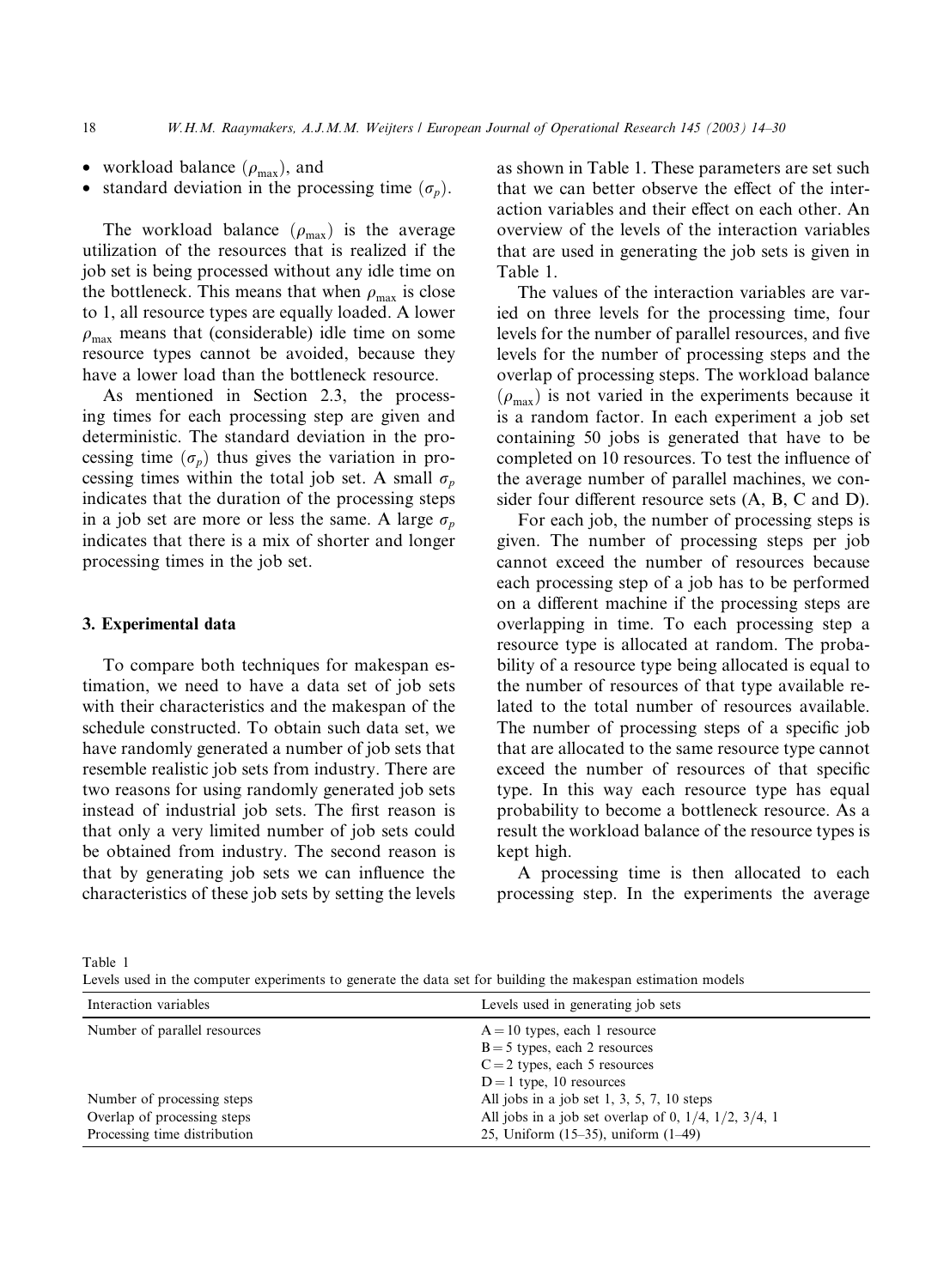processing time is kept constant at 25. Finally, the time delay of each processing step is determined. The time delay of the first processing step is zero for each job. The second and following processing steps start when a given overlap of the previous processing step has been processed. An overlap of 0 means that all processing steps are executed consecutively; whereas an overlap of 1 means that all processing steps start at the same time.

A full factorial experimental design is constructed. As noticed above, the workload balance cannot be varied on distinct levels because it is the result of the random allocation of processing times and resource types to processing steps. Therefore, this predictor variable is not included in the experimental design. For each combination five replications have been carried out. A near-optimal schedule with respect to makespan is obtained by using Simulated Annealing (Raaymakers and Hoogeveen, 2000).

## 3.1. Simulation results

In total, 1176 job sets have been generated and scheduled. The average and standard deviation of the interaction margin are given in Table 2. On the first row the results for all resource configurations together are given. The other rows give the results for the four resource configurations separately. The average and standard deviation of the interaction margin are largest for configuration A and smallest for configuration D. This suggests that an increase in the number of identical resources results in a decreasing interaction margin. Intuitively, this can be explained as follows. An in-

| Table 2 |  |                                               |  |
|---------|--|-----------------------------------------------|--|
|         |  | Interaction margin per resource configuration |  |

|                          |      | S.D. (I) |
|--------------------------|------|----------|
| Total                    | 0.49 | 0.38     |
| Resource configuration A | 0.58 | 0.48     |
| Resource configuration B | 0.58 | 0.40     |
| Resource configuration C | 0.43 | 0.25     |
| Resource configuration D | 0.30 | 0.17     |

crease in the number of identical resources results in more scheduling flexibility, and hence to a decreasing job interaction.

The influence of the average number of processing steps, the average overlap and the variation in processing times on the interaction margin is given in Figs. 2–5. In these figures the results are given separately for each of the resource configurations. The interpretation of these figures should be done with care, because they give the aggregated results of the 1176 experiments. Interaction between different variables cannot be concluded from these figures.

Fig. 2 shows that the average interaction margin increases with an increase in the average number of processing steps. This increase is strongest for resource configuration A and weakest for resource configuration D.

Fig. 3 shows the influence of the average overlap on the interaction margin. The average interaction margin decreases with an increase in the overlap of processing steps. An increasing overlap results in a decrease in the time between start and completion of a job, if all other job parameters remain unchanged. Therefore, it is not surprising that an increasing overlap results in a decreasing



Fig. 2. Influence of average number of processing steps on the interaction margin.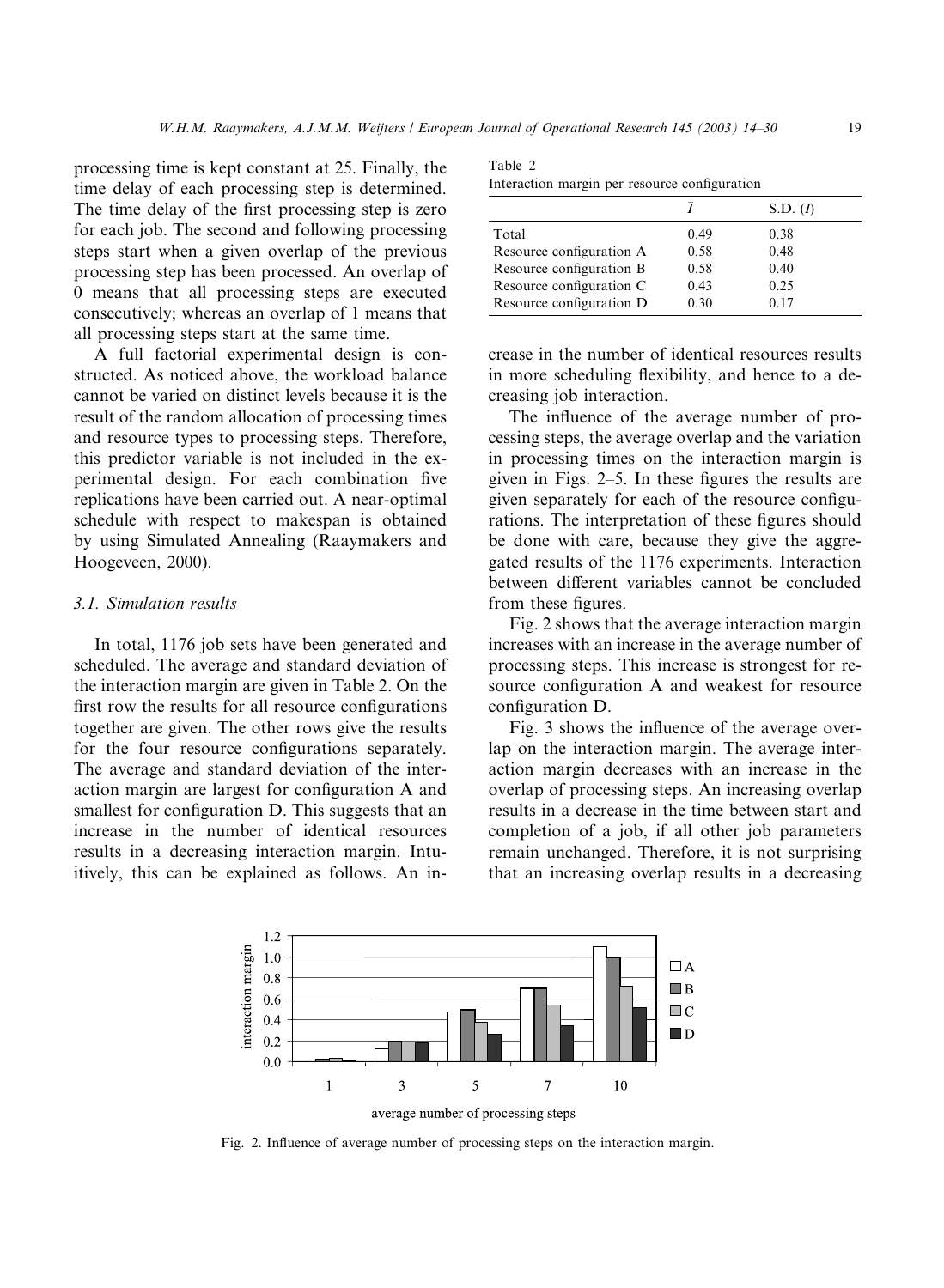

Fig. 3. Influence of average overlap on the interaction margin.



Fig. 4. Influence of processing time distribution on the interaction margin.



Fig. 5. Influence of workload balance on the interaction margin.

makespan for the job set, and hence to a decreasing interaction margin. Here a difference also exists between the resource configurations. For an overlap of 0 resource configuration A has the highest average interaction margin, whereas for an overlap of 1 the difference between resource configurations is small.

The influence of the standard deviation of the processing time seems to have a smaller impact on the interaction margin. Fig. 4 shows that an increase in the standard deviation of the processing time results in an increase in the average interaction margin.

Fig. 5 shows the influence of the workload balance on the interaction margin. As mentioned earlier, the workload balance is the result of random allocations of processing times and resource types to processing steps. Consequently, the value of the workload balance cannot be varied on distinct levels. In the experiments, the value of the workload balance was between 0.45 and 1.

In this section, only an indication of the relations between the different interaction variables and the interaction margin is given. However, to use these relations for estimating the interaction margin for job sets we need to quantify the relations.

### 4. Makespan estimation

In this section, we build models that can be used to estimate the interaction margin of a job set based on the five interaction variables: average number of identical resources  $(\mu_a)$ , the average number of processing steps  $(\mu_s)$ , the average overlap  $(\mu_{\varphi})$ , the standard deviation of the processing times  $(\sigma_p)$ , and the workload balance  $(\rho_{\text{max}})$ . The job sets discussed in the previous section are used for building the models. The section starts with an overview of related research (Section 4.1). Then, two different techniques for makespan estimation are presented: regression models (Section 4.2) and neural network models (Section 4.3). The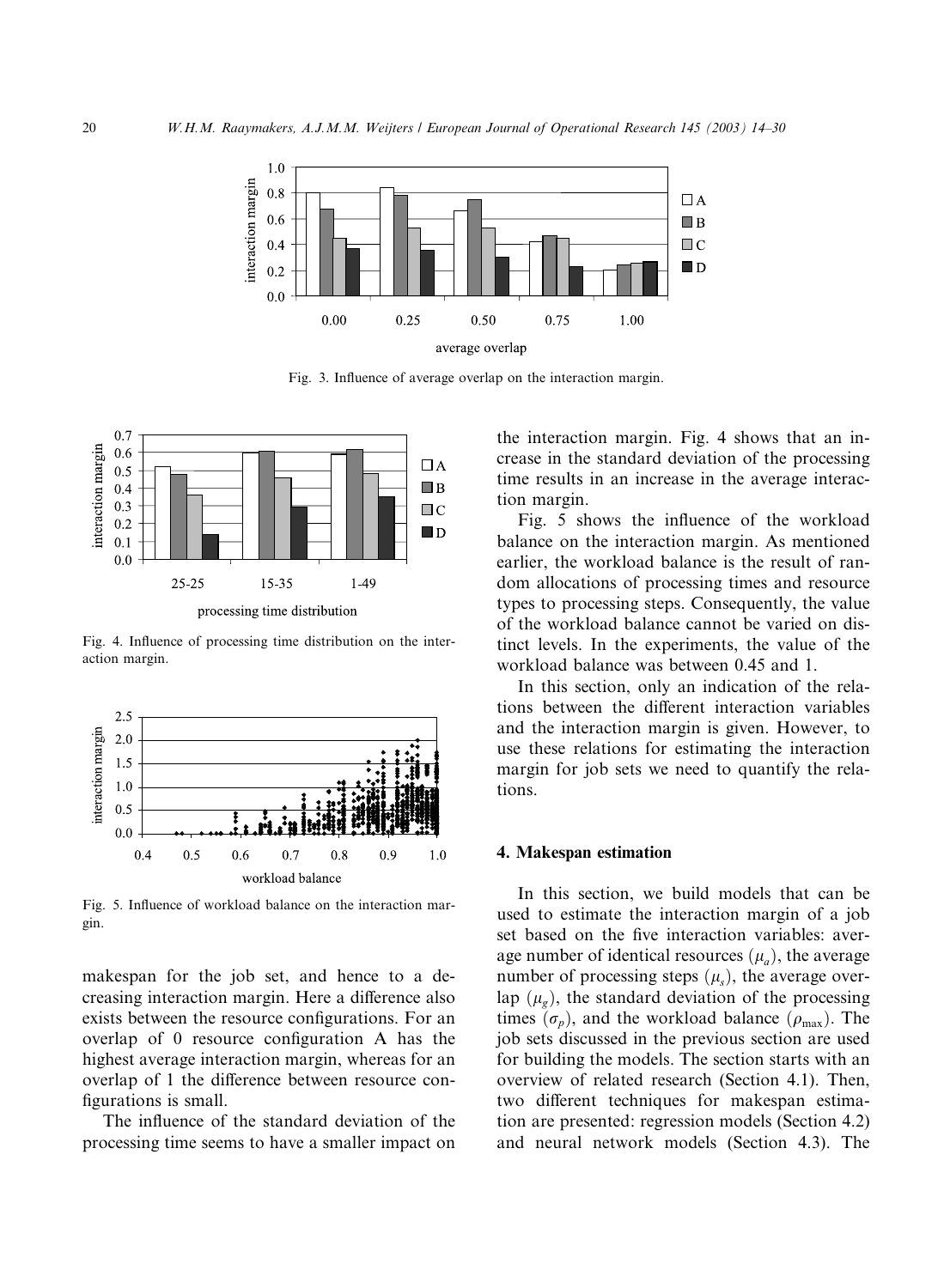estimation quality of both types of models is evaluated and compared in the next section (Section 5).

# 4.1. Previous research

Makespan estimation is related to flowtime estimation, which has received considerable attention in the literature on due date assignment. For an overview, we refer to Cheng and Gupta (1989). The flow time is the total throughput time of a job in a production system, which consists of processing time and waiting time. Flowtime estimation is generally used in the determination of achievable due dates for customer orders. Upon arrival of a customer order the flow time is estimated for the jobs related to that customer order. The due date of the job is set to the arrival date plus a flow allowance, which is the estimated flow time. Several rules for determining flow time allowances are proposed in the literature. A distinction can be made between rules that use job characteristics only, and rules that also use shop information. A simple and popular rule that uses job characteristics only is the total work-rule. According to this rule, the flow time allowance is proportional to the total processing time of the job (Eilon and Chowdhury, 1976; Weeks, 1979; Baker and Bertrand, 1981a,b). Bertrand (1983) introduced a rule that uses both the total processing time of a job and the number of processing steps to determine the flow time allowance. Other rules also use information on the current shop status, which is generally viewed as a queuing network. Some rules use the expected waiting time per job or per operation as a basis for flow time estimation (Eilon and Chowdhury, 1976; Weeks, 1979). Also, the number of jobs in the queues can be used for flow time estimation. Some of these rules use information on the total workload or total number of jobs in the shop, while others use only information of the resources on the job's routing. Bertrand (1983) introduced the use of time-phased workload to estimate the flow time of a job. Vig and Dooley (1991) introduced the use of the average flow time per operation of three recently completed jobs to estimate the flow time of a new job. The different job characteristics and shop

congestion characteristics may also be used in combination to determine the flow time allowance. Ragatz and Mabert (1984) and Vig and Dooley (1991, 1993) use regression analysis to determine the weighting of coefficients for the different job and shop characteristics included in the flowtime estimations. The characteristics included, and the corresponding coefficients, depend on the dispatching rule that is used for the execution of the jobs on the resources in the shop. Vig and Dooley (1993) showed that using combined static and dynamic flowtime estimation methods yield flowtime estimates that are more accurate and more robust to variable shop condition, than realized by dynamic flowtime estimation methods. Enns (1993, 1995, 1998) evaluates a number of dispatching rules and due date settings in a simulation study. Appealing to his approach is that he distinguishes between internal and external due dates. Internal due dates are based on the estimated flow time and are used for dispatching. External due dates include the estimated flow time and the estimation error on this flow time in order to realize a specific delivery reliability to the customer. A similar approach is chosen by Lawrence (1995).

A comparison of different rules shows that using information on the shop status improves the flow time estimation (Eilon and Chowdhury, 1976; Weeks, 1979). Furthermore, using information on the number of jobs or the workload in the queues along the job's routing performs better than using general shop congestion information (Ragatz and Mabert, 1984; Vig and Dooley, 1991). The performance of the flow time estimation rules is influenced by the dispatching rule used in the shop.

A number of authors use neural networks for flow-time estimation (Arizono et al., 1992) or job (shop) scheduling (Hill and Remus, 1994; Lee and Kim, 1993; Statake et al., 1994). Sabuncuoglu (1998) presents a review of the literature and new research directions of scheduling approaches with neural networks. Job-shop scheduling problems are considered as combinatorial optimization problems and appropriate neural network architectures (e.g. a Hopfield network or the Gaussian machine model) are used for minimizing the total actual flow time. Although the neural network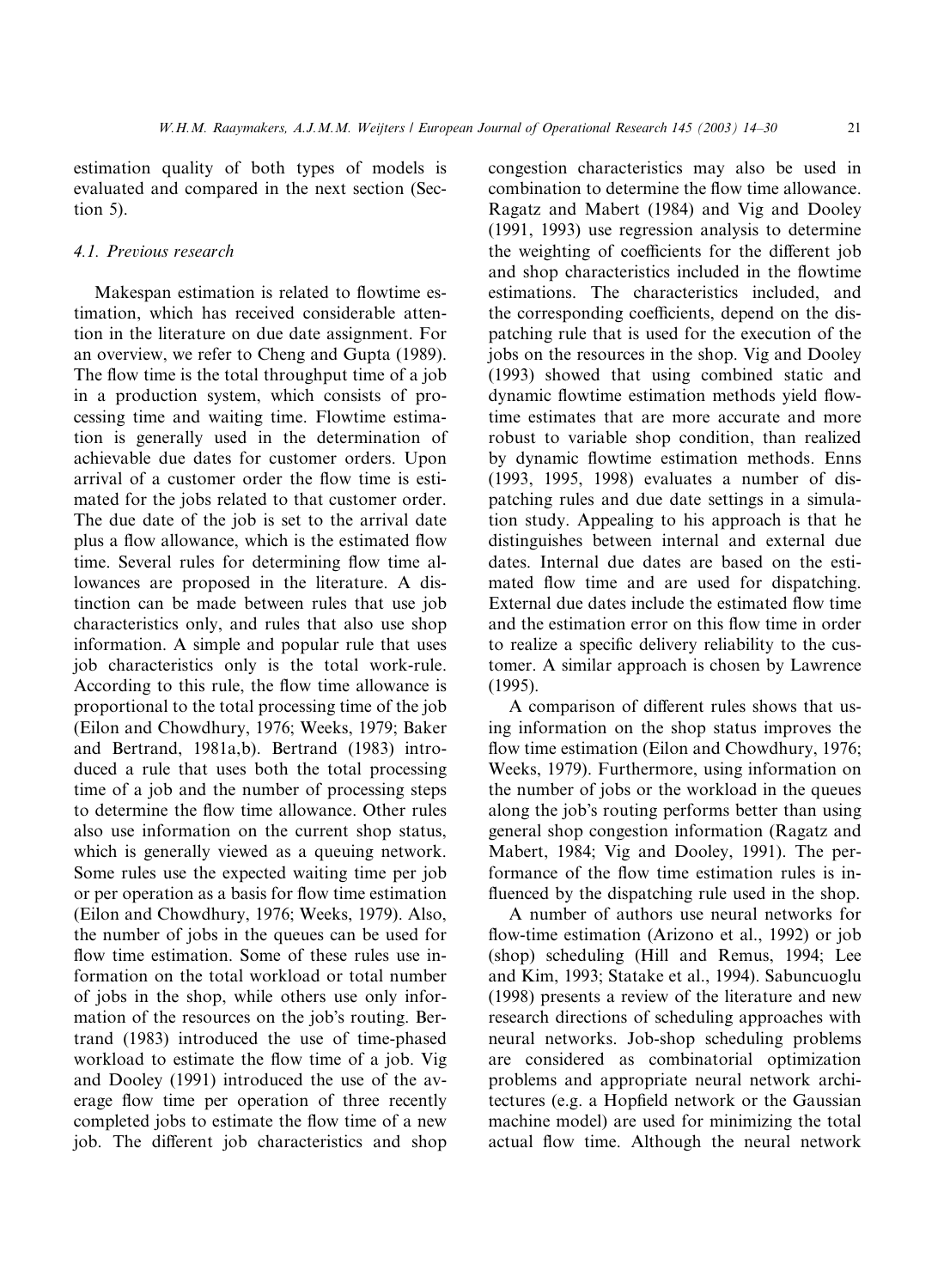approach has the possibility of solving various kinds of scheduling problems, how to specify the values of many parameters and weights of these networks remains a critical issue.

Sabuncuoglu and Gurgun (1996) combine algorithmic and neural net approaches to solve the single machine mean tardiness scheduling problem and the minimum makespan job-shop scheduling problem. Chen and Muraki (1997) use a standard back-propagation neural network for on-line rescheduling on the basis of preprocessed information about the plant status. Finally, Philipoom et al. (1994) compare non-linear regression models and neural networks for due-date assignments for job scheduling. An important difference between the mentioned neural network approaches and our approach is that our study focuses on the makespan of job sets as the basis of information aggregation. In this sense there is a certain analogy between our approach and the neural network based approach of Huang et al. (1999); they present a successful neural network production performance model based on only two careful selected input variables.

# 4.2. Makespan estimation using regression models

In this section we use regression models to build makespan estimation models. The motivation to use regression models is that they provide insight into the relations between the interaction margin and the interaction variables. Before performing the regression analysis we have to specify the possible relations between the interaction variables and the interaction margin. Raaymakers and Fransoo (2000) and Raaymakers et al. (2001) showed that both main effects and two-way interactions of the defined interaction variables influence the interaction margin significantly. Therefore, both main effects and two-way interactions are considered in developing the estimation models. Alternative estimation models are generated by means of regression analysis, based on these five interaction variables. The variables used in the regression analysis are called the predictor variables, whereas the interaction margin is called the response variable. Before performing the regression analysis this data was checked on outliers and orthogonality of the predictor variables. These results show that there exists a considerable correlation between  $\rho_{\text{max}}$ on the one hand, and  $\mu_a$  and  $\mu_s$  on the other hand. Therefore, we have to be aware of multicollinearity, which occurs when there is a correlation between the predictor variables. Multicollinearity can be detected by using variance inflation factors (VIFs) (Montgomery and Peck, 1992). In building alternative estimation models we only consider those models for further evaluation that do not have high VIFs.

First, an estimation model (RM1) is constructed that only contains the main effects of the interaction variables. Backward regression is used to eliminate variables that do not have a significant contribution. Second, estimation models are constructed that include two-way interactions by using stepwise regression. If a variable in the estimation model looses its significance, due to the inclusion of another variable, then the non-significant variable is removed from the model. The resulting estimation models are presented in Table 3. Given are the number of the model, the number of predictor variables, the predictor variables, the adjusted  $R^2$ , and the standard deviation of the estimate. The adjusted  $R^2$  indicates the part of the variation in the interaction margin that is explained by the model. An F-test is used for each

Table 3 Alternative general estimation models

|     | No. | Predictor variables                                                                                                                       | Adjusted $R^2$ | S.D. $(\hat{I})$ |
|-----|-----|-------------------------------------------------------------------------------------------------------------------------------------------|----------------|------------------|
| RM1 |     | $\mu_a$ $\mu_s$ $\mu_g$ $\sigma_p$ $\rho_{\text{max}}$                                                                                    | 0.79           | 0.17             |
| RM2 |     | $\mu_s$ $\mu_a$ $\cdot$ $\mu_s$ $\mu_s$ $\cdot$ $\mu_g$                                                                                   | 0.81           | 0.16             |
| RM3 |     | $\mu_s$ $\mu_a$ $\cdot$ $\mu_s$ $\mu_s$ $\cdot$ $\mu_g$ $\mu_a$ $\cdot$ $\mu_g$                                                           | 0.83           | 0.15             |
| RM4 |     | $\mu_s$ $\mu_a \cdot \mu_s$ $\mu_s \cdot \mu_e$ $\mu_a \cdot \mu_e$ $\sigma_p \cdot \rho_{\text{max}}$                                    | 0.84           | 0.15             |
| RM5 |     | $\mu_a \cdot \mu_s$ $\mu_s \cdot \mu_g$ $\mu_a \cdot \mu_g$ $\mu_s \cdot \rho_{\text{max}}$ $\mu_g \cdot \sigma_p$ $\mu_s \cdot \sigma_p$ | 0.86           | 0.14             |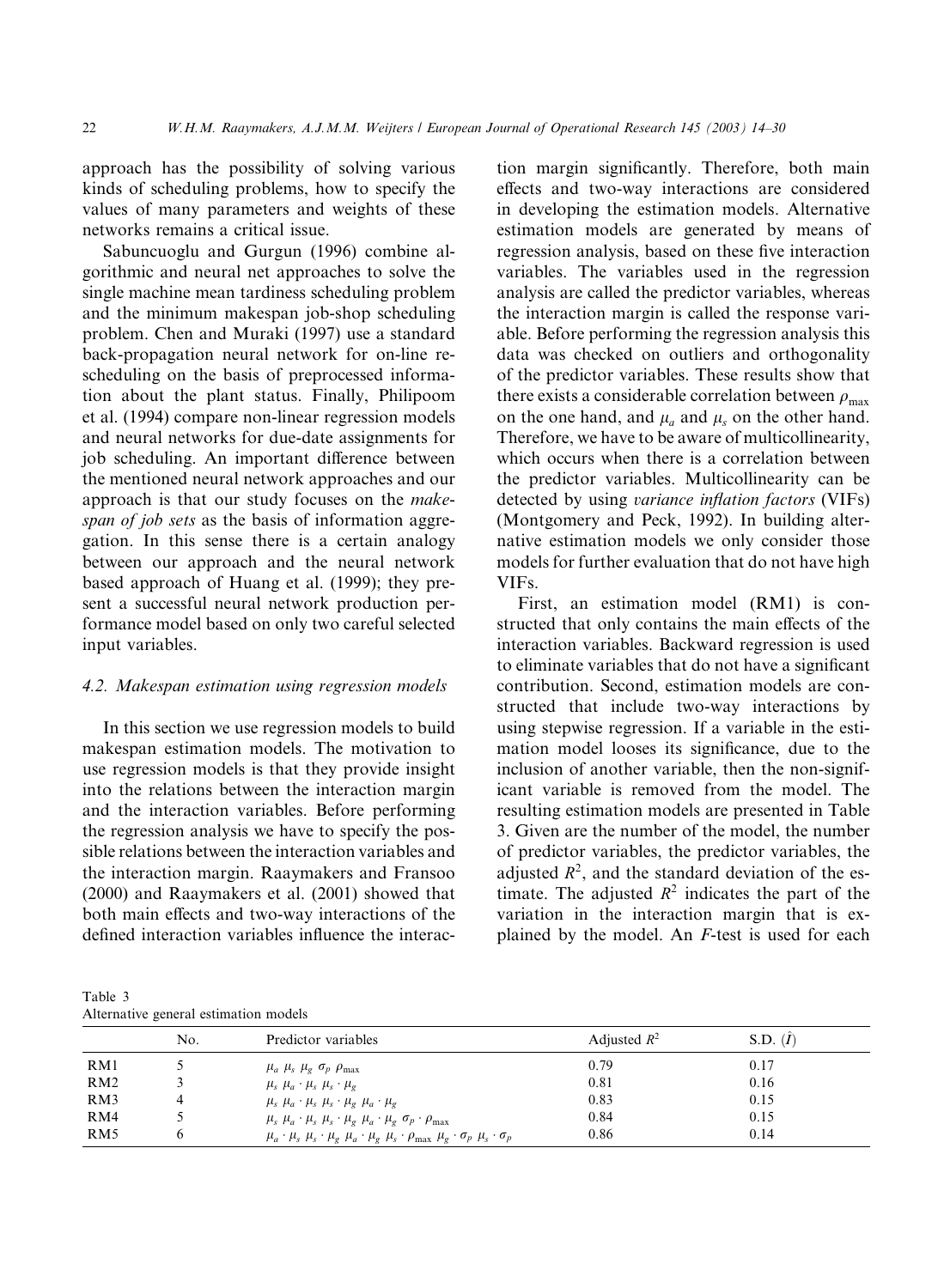estimation model, which showed that all models are significant. The significance of the individual predictor variables is tested using a t-test. All variables in the models presented are significant. Details on the procedure followed can be found in Raaymakers (1999).

# 4.3. Makespan estimation using artificial neural networks

In this section, we use neural networks (NNs) to build makespan estimation models. NNs are universal function approximators and are therefore attractive for automatically learning of the (nonlinear) functional relation between the five interaction variables and the interaction margin. As learning material for the NNs we use the same material, as described in the previous section, i.e. learning instances of five interaction variables (the input of the NN) and the corresponding interaction margin (the output of the NN). To model the functional relation between them we use multilayered feedforward networks (MFNs) trained with the on-line error back-propagation (BP) learning rule (Rumelhart et al., 1986). Normally, many training epochs are required before a set of weights is found that accurately fit the training material. However, if we use to many training epochs, a NN tend to overfit the learning material (i.e. the accuracy on the training material is very high whereas the accuracy on new instances is much lower). In the next section we will concentrate on a sound methodology to avoid overfitting.

#### 4.3.1. The pilot experiments

In this section, we concentrate on the so-called pilot experiments: the goal of these experiments is to determine an optimal number of hidden units. In the next section we will concentrate on building our final NN-based makespan estimation models.

As stated above, NNs tend to overfit the learning material (i.e. the accuracy on the training material is very high whereas the accuracy on new instances is much lower). Commonly used heuristics to avoid overfitting are (i) early stopping (Prechelt, 1994), and (ii) minimizing the number of hidden units.

Early stopping is a common method to prevent neural networks from overfitting the learning material based on cross validation. The available material is split into three partitions. One partition, called the learning partition, is used to perform the training of the network. A second partition, called the validation partition, is used to evaluate the quality of a network during training. Finally, a third partition called the test partition is used to estimate the performance of the trained network on new material. To avoid overfitting, training does not proceed until a minimum of the error on the training partition is reached, but only until a minimum of the error on the validation partition is reached. It is however possible that this low performance on the validation material is a matter of luck and that the performance of the trained NN on other new material is much lower. To indicate if this is possible the case, the third partition, the test partition, is used. The estimation of the performance of the trained network is based on the accuracy of the network on the test partition. The early stopping heuristic (i.e. a validation partition) is used in all our experiments.

If the number of hidden units is too small, the modeling capacity of the network is too low, and it is impossible for the learning rule to find an adequate model. If, on the other hand, the number of hidden units is too large, the modeling capacity of the network is too substantial, resulting in a strong inclination towards overfitting. The optimal number of hidden units for our makespan estimation models is determined by performing a 10 fold-cross-validation (10-fold-cv) pilot experiment. During the performing of a 10-fold-cv experiment, the 1176 available learning instances are split into 10 subsets with about 10% of the instances. During each of the 10 pilot experiments one subset is used as validation partition, another subset as test partition, and the remaining eight subsets as training partition for the NN. In each experiment a different random initialization of the weights of the network is used (the random initialization determinates the starting point in the weight search space).

The accuracy of a trained network is measured by calculating the mean square error (MSE) on the test partition. In all our experiments, the BP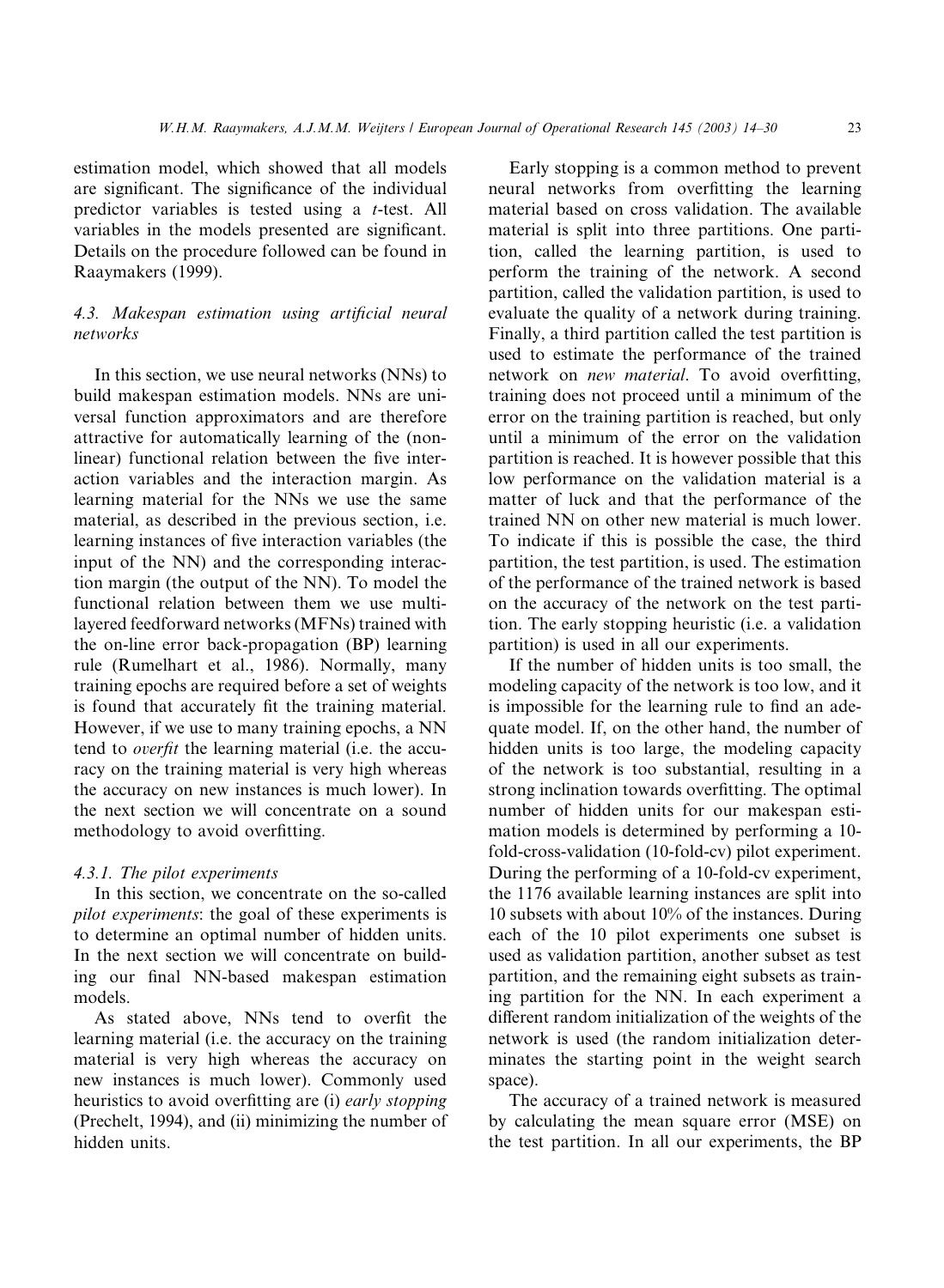learning rate was set to 0.15 and the momentum term to 0.4. The learning rate determines the size of the steps in the search space to find the minimal training error. A small learning rate results in long learning times. A relatively large learning rate results in faster learning but can also result in a chaotically learning behavior during training of the network. The function of the momentum term is to increase the size of the optimization steps when the direction in the weight update is the same as the direction in the previous step. As with the learning rate, if the momentum term is too large the network will display a chaotic learning behavior. Because learning time is not the issue in our approach, we choose both learning parameters relatively small. The networks were trained for a fixed number of cycles  $(m = 10,000)$ . The minimal MSE was always reached well within the limit m.

Table 4 displays the mean square error (MSE) on the test partition of the total 80 pilot experiments; for each number of hidden units (5, 10, 15, 20, 25, 30, 40, and 50) of the 10 experiments. The two bottom lines display the average and the standard deviation (S.D.) of the MSE. The average MSE of the NNs with 25 units at the hidden layer is minimal (0.0018). A MSE of 0.0018 means that the estimation performance of the NN models on the pilot test material appears to be near to perfect  $(R<sup>2</sup>$  is about 0.98). Accordingly, in the next section in which we concentrate on our truly NNs based makespan estimation models, we also use MFNs with a hidden layer of 25 units. After all, the pilot results indicate that NNs with less then 25 hidden units have not enough modeling capacity for the modeling task at hand. On the other hand, NNs with 30 hidden units or more tend towards overfitting.

No further search was made for a potentially more optimal architecture or learning parameter setting. It should be noted that these architecture and learning parameter setting are determined without any use of the ultimate test material.

# 4.3.2. Training the neural network based makespan estimation models

To develop our final makespan estimation models we use the MFN-architecture as determined in the previous section (five input units, one hidden layer with 25 units and one output unit) and the same learning parameters. However, the resulting NN-model depends on the random initialization of the network weights: to get insight into estimation performance of trained NNs we again use a 10-fold-cv experimental setup. We use

Table 4

Results of the 80 pilot experiments; for each numbers of hidden units (5, 10, 15, 20, 25, 30, 40, and 50 units) the mean square error (MSE) on the test partition is given

| Pilot experiment | Number of units in the hidden layer |                  |                  |                  |                  |                  |                  |                  |
|------------------|-------------------------------------|------------------|------------------|------------------|------------------|------------------|------------------|------------------|
|                  | 5<br><b>MSE</b>                     | 10<br><b>MSE</b> | 15<br><b>MSE</b> | 20<br><b>MSE</b> | 25<br><b>MSE</b> | 30<br><b>MSE</b> | 40<br><b>MSE</b> | 50<br><b>MSE</b> |
| 1                | 0.0030                              | 0.0015           | 0.0021           | 0.0026           | 0.0023           | 0.0018           | 0.0021           | 0.0019           |
| 2                | 0.0035                              | 0.0033           | 0.0031           | 0.0031           | 0.0029           | 0.0027           | 0.0029           | 0.0032           |
| 3                | 0.0037                              | 0.0031           | 0.0027           | 0.0027           | 0.0023           | 0.0026           | 0.0035           | 0.0032           |
| 4                | 0.0015                              | 0.0019           | 0.0023           | 0.0012           | 0.0014           | 0.0022           | 0.0013           | 0.0016           |
| 5                | 0.0016                              | 0.0012           | 0.0009           | 0.0010           | 0.0008           | 0.0012           | 0.0012           | 0.0013           |
| 6                | 0.0022                              | 0.0013           | 0.0011           | 0.0018           | 0.0019           | 0.0018           | 0.0020           | 0.0012           |
| 7                | 0.0034                              | 0.0033           | 0.0028           | 0.0028           | 0.0025           | 0.0032           | 0.0031           | 0.0033           |
| 8                | 0.0023                              | 0.0013           | 0.0016           | 0.0013           | 0.0017           | 0.0017           | 0.0014           | 0.0017           |
| 9                | 0.0016                              | 0.0011           | 0.0010           | 0.0008           | 0.0009           | 0.0009           | 0.0008           | 0.0010           |
| 10               | 0.0024                              | 0.0017           | 0.0015           | 0.0016           | 0.0013           | 0.0017           | 0.0017           | 0.0014           |
| Average          | 0.0025                              | 0.0020           | 0.0019           | 0.0019           | 0.0018           | 0.0020           | 0.0020           | 0.0020           |
| S.D.             | 0.0008                              | 0.0009           | 0.0008           | 0.0008           | 0.0007           | 0.0007           | 0.0009           | 0.0009           |

The bottom lines display the average and the standard deviation (S.D.) of the MSE. The average MSE of the NN with 25 units at the hidden layer is minimal (0.19).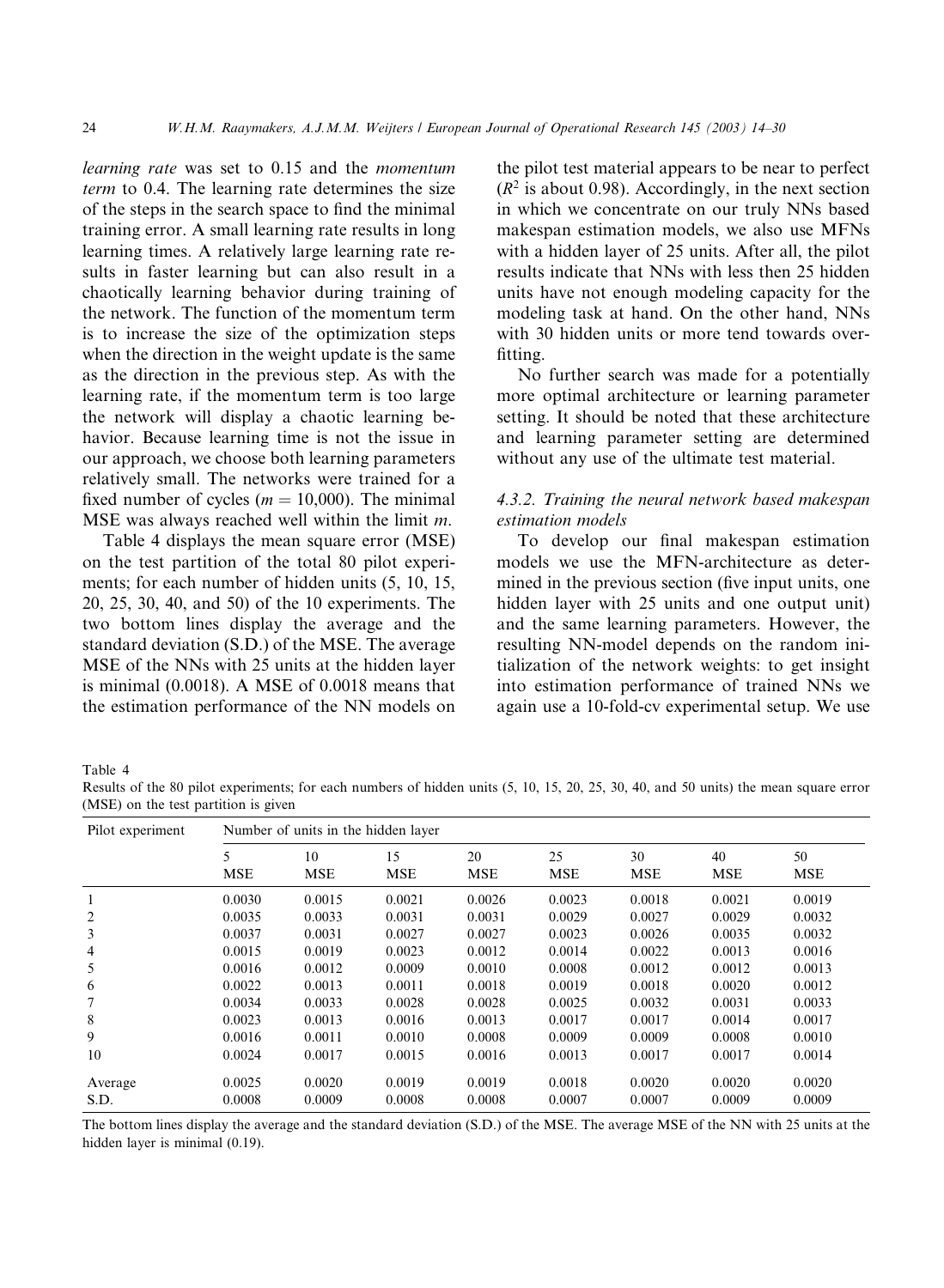Table 5 Mean square estimation errors of the 10 trained NNs

| NN-model       | Learning material<br>MSE | Validation material<br><b>MSE</b> | Learning + validation<br><b>MSE</b> |  |
|----------------|--------------------------|-----------------------------------|-------------------------------------|--|
| 1              | 0.0016                   | 0.0014                            | 0.0016                              |  |
| $\overline{2}$ | 0.0015                   | 0.0027                            | 0.0016                              |  |
| 3              | 0.0015                   | 0.0024                            | 0.0016                              |  |
| 4              | 0.0017                   | 0.0012                            | 0.0016                              |  |
| 5              | 0.0017                   | 0.0010                            | 0.0016                              |  |
| 6              | 0.0016                   | 0.0012                            | 0.0016                              |  |
| 7              | 0.0015                   | 0.0026                            | 0.0016                              |  |
| 8              | 0.0016                   | 0.0013                            | 0.0016                              |  |
| 9              | 0.0017                   | 0.0009                            | 0.0016                              |  |
| 10             | 0.0016                   | 0.0014                            | 0.0016                              |  |
| Average        | 0.0016                   | 0.0016                            | 0.0016                              |  |
| S.D.           | 0.0001                   | 0.0007                            | 0.0000                              |  |

The two bottom lines display the average mean square error and the standard deviation (S.D.).

all the 1176 training instances to build our estimation models. The learning material is partitioned in 10 sets of 10% of the material. Ten learning experiments are performed in which one of the 10 partitions is used as validation material (when to stop learning); the remaining 90% of the material is used as training material. In each experiment a different random weight initialization is used. This results in 10 different NN-based makespan estimation models (model 1–10).

Table 5 reports the mean square estimation errors (MSEs) of the 10 trained NNs on the learning material, the validation material and the union of learning and validation material. The standard deviation of the MSE on validation material is relatively high (0.0007); the standard deviation on learning material and the union of learning and validation material are relatively low (about zero). Our main interest, however, is the performance of the NN-models on new material. In the next section we evaluate the estimation quality of the regression models and the NN-models for a number of newly generated job sets.

## 5. Comparison of results

The quality of a makespan estimation model depends on its estimation on new job sets (not used during the development of the model). In Section 5.1 we describe the newly generated material (the test material), in Section 5.2 we describe the performance indicators used for comparing the estimation quality of our models. In Section 5.3 we use these performance indicators to compare the estimation results of our models on the newly generated test material.

# 5.1. Description of the test material

To get insight into the performance of our estimation models on new material we generated eight test sets with different characteristics:

- I similar characteristics as the original data set,
- II variations in the interaction variables,
- III variations in the number of jobs in the job set,
- IV variations in the average processing time,
- V an unbalanced workload,
- VI a combination of the variations in the previous test sets,
- IVII different resource configurations consisting of 10 resources,
- VIII variations in the total number of resources.

Test set I contains job sets that are obtained by using similar input parameters as for the job sets on which the models are based. Only variations in the variables in the model were allowed, and these variations are kept within the bounds set by the original data. To build the estimation models, the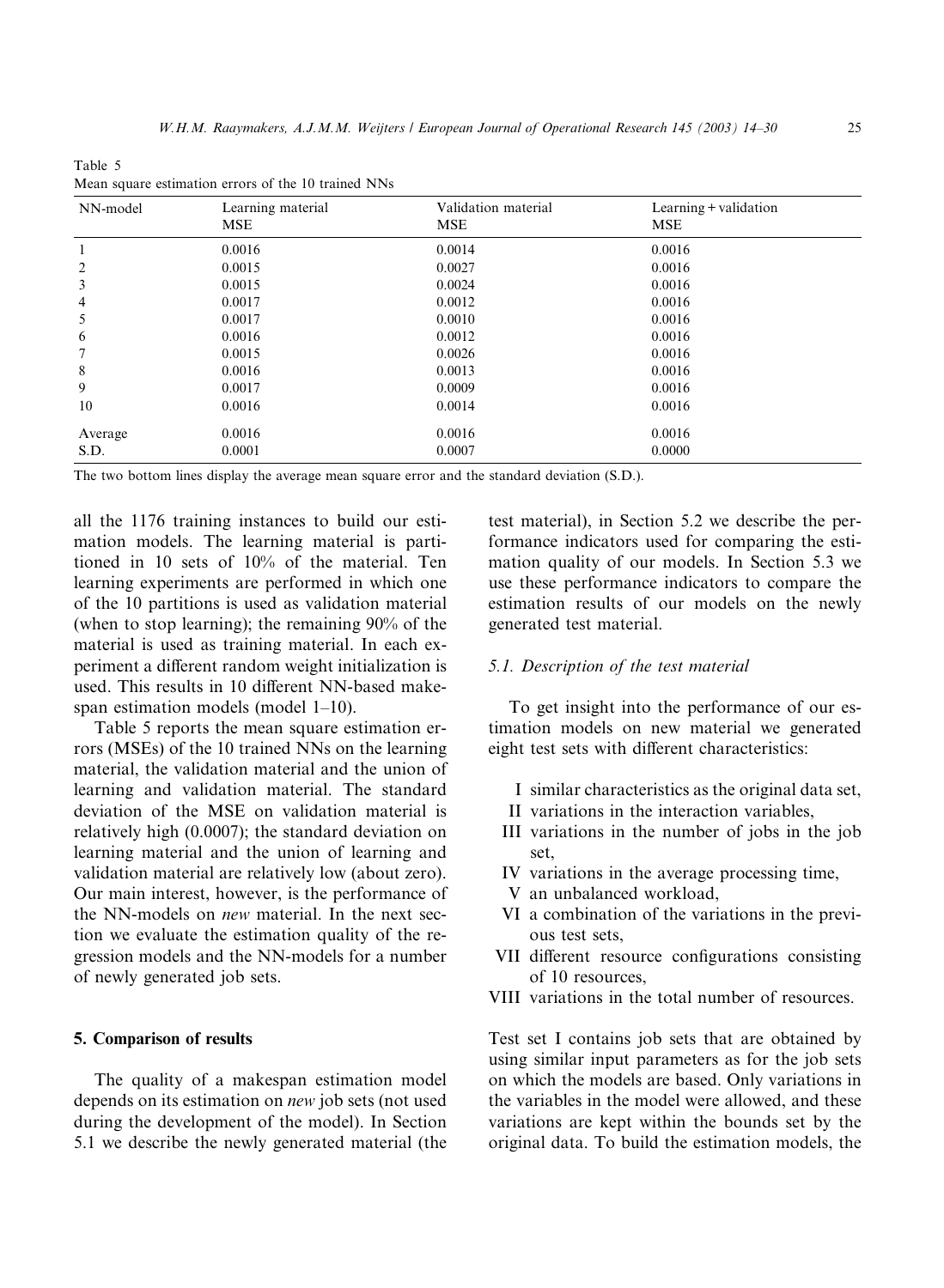variables were varied on distinct levels. In the first test set, intermediate levels are chosen for these variables.

In test set I all jobs in a job set had the same number of processing steps. Also, all jobs in a job set had the same overlap. In test set II variations in the number of processing steps and the overlap are allowed. The resource configurations and consequently the standard deviation in the number of identical resources is kept constant, throughout the first six sets. This will be varied in test sets VII and VIII. If the decision not to include these variables in the estimation models was justified, then it is expected that varying these variables does not influence the estimation quality of the models.

In test set III the assumption that the number of jobs does not influence the interaction margin is evaluated. For one half of the test set, the number of jobs was reduced to 25, for the other half the number of jobs was increased to 100. The other jobs set characteristics are identical to the characteristics of test set I.

In test set IV the assumption that the average processing time is not of influence to the interaction margin is evaluated. The average processing time is kept constant at 25 time units for all job sets in the original data set. For one half of the job sets in test set IV the average processing time was reduced to 12.5, for the other half of the job sets the average processing time was increased to 50. The other job set characteristics are identical to test set I.

In test set V, the basic constraint that each resource type has equal probability of becoming the bottleneck resource type is relaxed. This means that in creating jobs, processing steps have a higher probability to be allocated to some resource types than to others. Consequently, the workload will be less balanced over the resource types than in the original data. This means that we extrapolate  $\rho_{\text{max}}$ . To generate such job sets we use different allocation probabilities for different resource types. Obviously, this cannot be done for resource configuration D, because there is only one resource type in that situation. The allocation probabilities for the original data set and this test set are given in Table 6. Recall that the resource configurations A, B, and C have 10, 5, and 2 resource types, respectively. The number of resources per resource type is the same for all resource types within the same configuration. Furthermore, the processing time distribution is also the same for each resource type. Hence, the allocation probabilities used for the original data set results in equal expected workload for each resource type.

Test set VI contains a combination of all aspects evaluated in the previous test sets. Variations in the number of processing steps and variation in the overlap are allowed. Furthermore, the number of jobs in the test set and the average processing time is varied. Also, the workload may be more unbalanced than in the original data set.

Two additional test sets are constructed to evaluate whether the models are applicable to different resource configurations. In test set VII, the number of resources remains 10. However, the distribution of the resources over resource types is different from the original job sets. In test set VIII also the total number of resources is altered. One half of the job sets have five resources, and the

| Table 6 |                          |
|---------|--------------------------|
|         | Allocation probabilities |

| Allocation probabilities          |                      |                      |              |              |              |      |      |      |      |      |  |
|-----------------------------------|----------------------|----------------------|--------------|--------------|--------------|------|------|------|------|------|--|
|                                   | Resource type        |                      |              |              |              |      |      |      |      |      |  |
|                                   |                      | 2                    |              | 4            |              | 6    |      | 8    | 9    | 10   |  |
| A orig.<br>B orig.<br>C orig.     | 0.10<br>0.20<br>0.50 | 0.10<br>0.20<br>0.50 | 0.10<br>0.20 | 0.10<br>0.20 | 0.10<br>0.20 | 0.10 | 0.10 | 0.10 | 0.10 | 0.10 |  |
| A test<br><b>B</b> test<br>C test | 0.15<br>0.30<br>0.60 | 0.15<br>0.25<br>0.40 | 0.15<br>0.20 | 0.10<br>0.15 | 0.10<br>0.10 | 0.10 | 0.10 | 0.05 | 0.05 | 0.05 |  |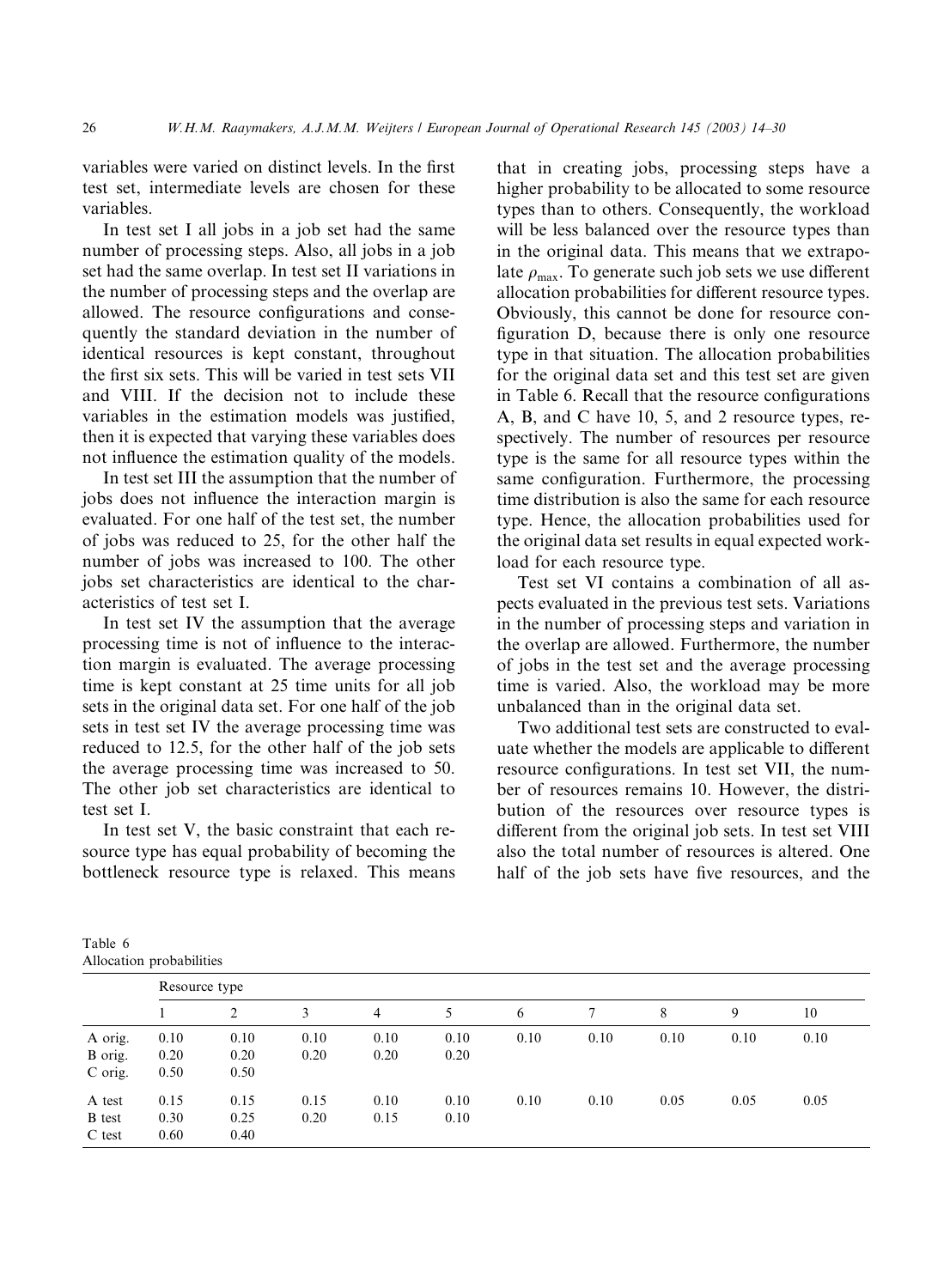other half of the job sets has 20 resources. Furthermore, in test sets VII and VIII all variations are allowed that were in test set VI.

# 5.2. Performance indicators of estimation quality

The estimation error  $(e_i)$ , which is the difference between the estimated and the realized value of the interaction margin, can be used to evaluate the estimation quality of the models. The estimation error  $(e_i)$  is determined as follows:

$$
e_i = I_i - \hat{I}_i. \tag{3}
$$

The  $R_{est}^2$  indicates how well the estimations fit the realized data, and is calculated as follows:

$$
R_{\text{est}}^{2} = 1 - \frac{\sum (I_{i} - \hat{I}_{i})^{2}}{\sum (I_{i} - \bar{I})^{2}}.
$$
\n(4)

# 5.3. Results

# 5.3.1. Interaction margin estimation quality of the regression models

Table 7 displays the interaction margin estimation quality expressed in the estimation  $R^2$  of the five regression models (Table 3) at the eight different test sets.

# 5.3.2. Interaction margin estimation quality of the neural networks

Table 8 displays the interaction margin estimation quality of the 10 NN-models on the eight different test sets expressed in  $R_{est}^2$ . The two most

Table 7 Interaction margin estimation quality of the regression models right columns display, for each test set, the average estimation quality and the standard deviation (S.D.) over the 10 models. Apart from test set eight, the estimation quality of the 10 different NN-models are robust for differences in random initializations and different learning-validation partitions (resulting in low standard deviations).

# 5.3.3. Comparing the estimation quality of the regression model and the neural networks

To compare the interaction margin estimation quality of the regression model and the artificial neural networks Table 9 displays the estimation quality of the regression model and the average estimation quality over the 10 NNs. The last column contains the 95% confidence interval based on the one-sample t-test; an asterisk indicates a significantly better estimation result ( $p < 0.05$ ) of the NNmodels compared with the best regression model.

So far we have addressed the estimation of the interaction margin  $(\hat{I})$ . To support planners in the batch process industries to determine achievable job sets we use the estimate of the makespan  $(\hat{C}_{\text{max}})$ :

$$
\hat{C}_{\text{max}} = (1 + \hat{I}) \cdot lb. \tag{5}
$$

For test set VI we have estimated the makespan with regression model RM5 and the NNs. This test set has been chosen because it allows for many variations in job set characteristics. The average makespan of test set VI is 1250, with a standard deviation of 762. The makespan estimation results of both techniques are given in Table 10.

| Test set    | $R^2_{est}$ |      |      |      |      |  |
|-------------|-------------|------|------|------|------|--|
|             | RM1         | RM2  | RM3  | RM4  | RM5  |  |
| Ι           | 0.83        | 0.86 | 0.88 | 0.88 | 0.88 |  |
| $_{\rm II}$ | 0.85        | 0.87 | 0.89 | 0.88 | 0.89 |  |
| Ш           | 0.77        | 0.84 | 0.86 | 0.86 | 0.86 |  |
| IV          | 0.79        | 0.85 | 0.87 | 0.85 | 0.85 |  |
| V           | 0.84        | 0.78 | 0.83 | 0.83 | 0.90 |  |
| VI          | 0.73        | 0.74 | 0.81 | 0.81 | 0.87 |  |
| VII         | 0.82        | 0.86 | 0.89 | 0.88 | 0.92 |  |
| <b>VIII</b> | 0.38        | 0.81 | 0.84 | 0.82 | 0.73 |  |
| Average     | 0.75        | 0.83 | 0.86 | 0.85 | 0.86 |  |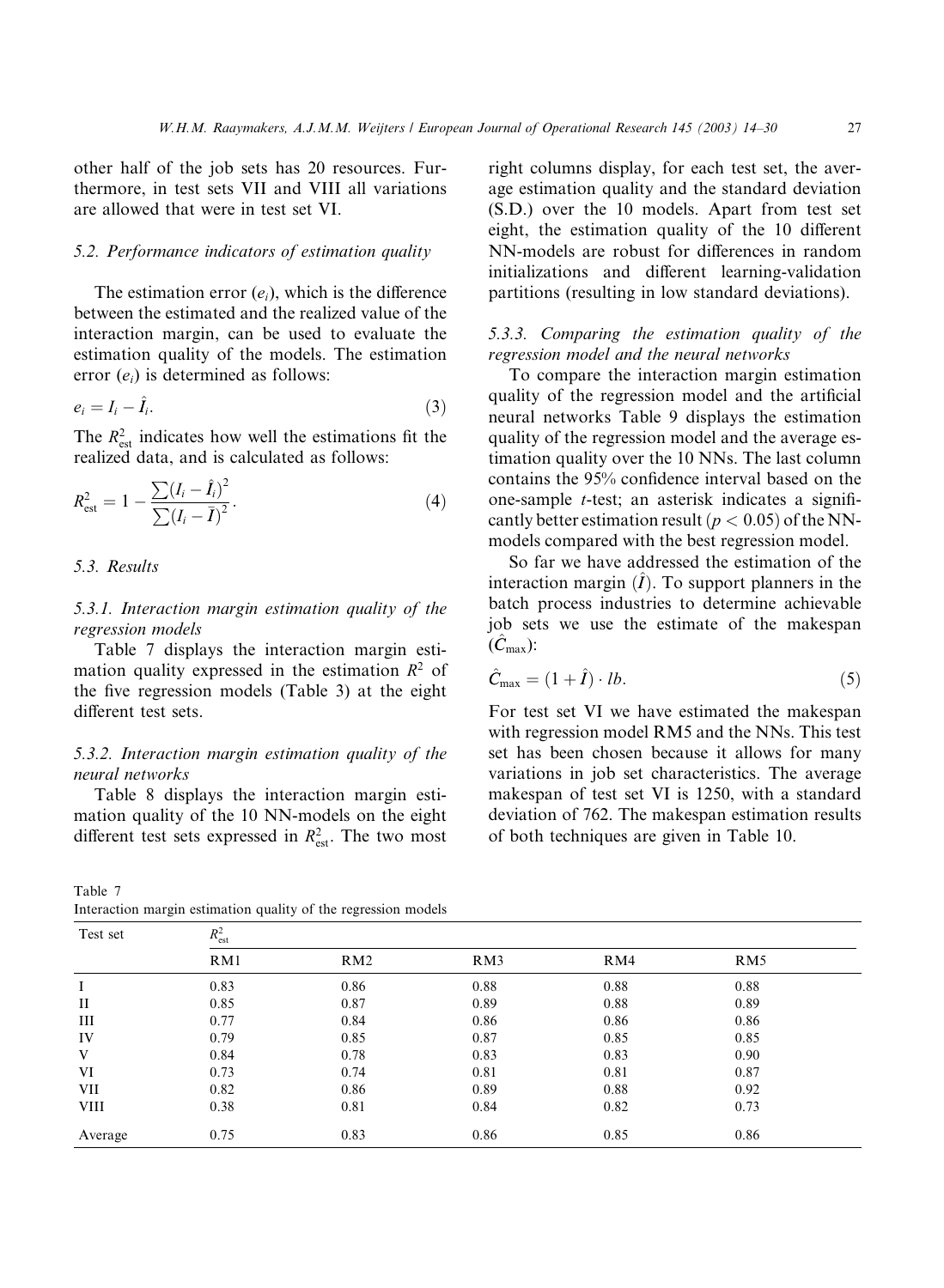Table 8

| Test set    | $R_{\text{est}}^2$ neural networks |      |      |                 |                 |                 |      |                 |                 |             |         |      |  |  |  |  |  |  |  |  |  |  |  |  |  |  |
|-------------|------------------------------------|------|------|-----------------|-----------------|-----------------|------|-----------------|-----------------|-------------|---------|------|--|--|--|--|--|--|--|--|--|--|--|--|--|--|
|             | NN1                                | NN2  | NN3  | NN <sub>4</sub> | NN <sub>5</sub> | NN <sub>6</sub> | NN7  | NN <sub>8</sub> | NN <sub>9</sub> | <b>NN10</b> | Average | S.D. |  |  |  |  |  |  |  |  |  |  |  |  |  |  |
| I           | 0.94                               | 0.93 | 0.95 | 0.93            | 0.94            | 0.93            | 0.92 | 0.94            | 0.93            | 0.93        | 0.93    | 0.01 |  |  |  |  |  |  |  |  |  |  |  |  |  |  |
| $_{\rm II}$ | 0.95                               | 0.94 | 0.96 | 0.95            | 0.96            | 0.95            | 0.95 | 0.95            | 0.95            | 0.95        | 0.95    | 0.00 |  |  |  |  |  |  |  |  |  |  |  |  |  |  |
| Ш           | 0.90                               | 0.89 | 0.91 | 0.89            | 0.90            | 0.90            | 0.90 | 0.91            | 0.90            | 0.89        | 0.90    | 0.00 |  |  |  |  |  |  |  |  |  |  |  |  |  |  |
| IV          | 0.88                               | 0.85 | 0.86 | 0.87            | 0.89            | 0.88            | 0.84 | 0.87            | 0.83            | 0.87        | 0.86    | 0.02 |  |  |  |  |  |  |  |  |  |  |  |  |  |  |
| V           | 0.93                               | 0.93 | 0.93 | 0.93            | 0.93            | 0.93            | 0.94 | 0.93            | 0.92            | 0.93        | 0.93    | 0.01 |  |  |  |  |  |  |  |  |  |  |  |  |  |  |
| VI          | 0.91                               | 0.90 | 0.91 | 0.91            | 0.91            | 0.92            | 0.93 | 0.89            | 0.90            | 0.92        | 0.91    | 0.01 |  |  |  |  |  |  |  |  |  |  |  |  |  |  |
| VII         | 0.91                               | 0.85 | 0.92 | 0.89            | 0.92            | 0.94            | 0.93 | 0.91            | 0.91            | 0.95        | 0.91    | 0.02 |  |  |  |  |  |  |  |  |  |  |  |  |  |  |
| <b>VIII</b> | 0.70                               | 0.73 | 0.65 | 0.70            | 0.68            | 0.74            | 0.71 | 0.65            | 0.64            | 0.70        | 0.69    | 0.04 |  |  |  |  |  |  |  |  |  |  |  |  |  |  |
| Average     | 0.89                               | 0.88 | 0.89 | 0.88            | 0.89            | 0.90            | 0.89 | 0.88            | 0.87            | 0.89        |         |      |  |  |  |  |  |  |  |  |  |  |  |  |  |  |

Estimation quality of the 10 NN-models on the eight different test sets expressed in  $R_{est}^2$ 

The two most right columns display the average estimation quality and the standard deviation (S.D.) over the 10 models.

Comparison interaction margin estimation quality of the regression models and the artificial neural networks

| Test set     | $R_{est}^2$ RM5 | Average $R_{\text{est}}^2$ NNs | 95% Confidence interval |
|--------------|-----------------|--------------------------------|-------------------------|
| I            | 0.88            | 0.93                           | $0.928 - 0.940*$        |
| $\mathbf{I}$ | 0.89            | 0.95                           | $0.947 - 0.955*$        |
| Ш            | 0.86            | 0.90                           | $0.894 - 0.904*$        |
| IV           | 0.85            | 0.86                           | $0.850 - 0.878*$        |
| V            | 0.90            | 0.93                           | $0.927 - 0.933*$        |
| VI           | 0.87            | 0.91                           | $0.902 - 0.918*$        |
| VII          | 0.92            | 0.91                           | $0.893 - 0.933$         |
| <b>VIII</b>  | 0.73            | 0.69                           | $0.665 - 0.715$         |
| Average      | 0.86            | 0.89                           |                         |

Table 10

Table 9

Comparison of the quality of the makespan estimate for test set VI of the regression model and the average over 10 neural networks models

|                 | RM <sub>5</sub> | NN-models           |
|-----------------|-----------------|---------------------|
| <b>SDE</b>      | 102             | 91 $(\pm 7.3)$      |
| $R_{\rm est}^2$ | 0.982           | 0.986 $(\pm 0.002)$ |

The results indicate that both, the regression model and the neural network models, have a good makespan estimation quality (all  $R_{\text{est}}^2$  are very close to 1.0). The average estimation result of the NN-models is slightly but significant ( $p = 0.05$ ) better. Finally, the average standard deviation of the error (SDE) of the NN-models is significantly  $(p = 0.05)$  lower than the standard deviation of the regression model.

## 6. Discussion and conclusions

In this paper, we investigated whether it is possible to accurately estimate the makespan or interaction margin of a job set in multipurpose batch process industries. We focus on methods that estimate the makespan on simple characteristics of the jobs and the available resources. Five interaction variables are defined and an indication of their influence on the makespan is experimentally investigated. Two different techniques (i.e. regression analysis and neural network modelling) are examined to express a quantitative relationship between the five interaction variables of a job set and the amount of interaction for the regarding job set.

Using regression analysis we first developed simple models, which only include main effects,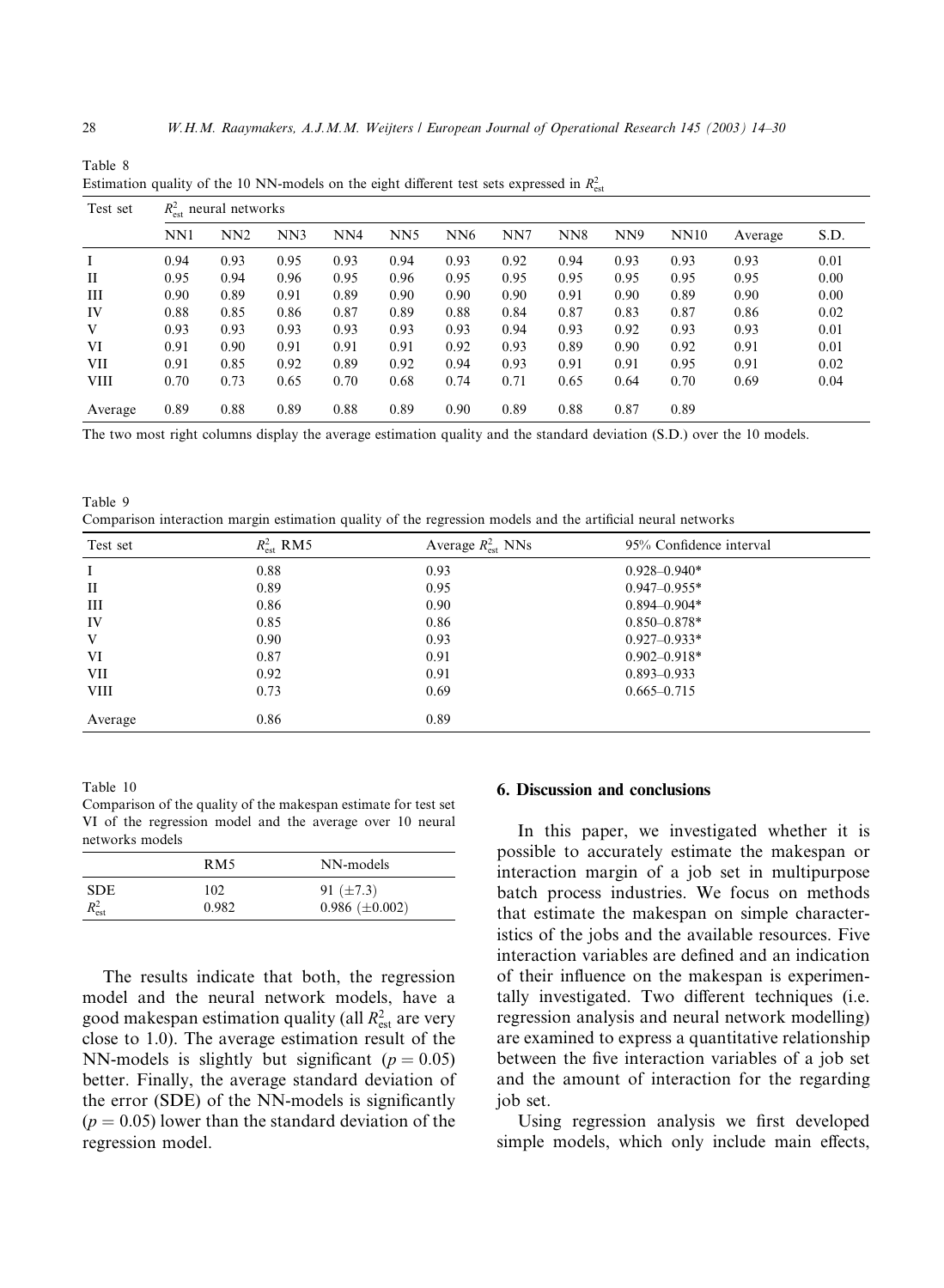and secondly more complex regression models, which include main effects and two-way interactions between variables. As a second modeling technique we used neural network models, which can handle complex non-linear relations. The advantage of the simple regression models is that they are easy to understand and the interaction between job set characteristics and job interaction becomes clear. Interpretation of models induced by neural networks is difficult: the trained neural networks do not provide any insight in the relation between the job set characteristics and the job interaction. Research is carried out that seeks for techniques to understand the knowledge stored in a trained neural network (Andrews et al., 1995; Weijters and van den Bosch, 1999).

On the basis of the presented experimental results we conclude that both regression models and neural network models give estimates of high quality. However, more complex regression models, and in an increasing degree, neural network models results in a higher estimation quality. The estimation quality of the neural network models appears significantly better than estimation quality of regression models. Tests showed that both types of estimation models are robust for changes in the job set characteristics. Only if there is a strong variation in total number of resources, the estimation quality of all estimation models decreases. Especially the neural network models appear sensitive for big variations in the total number of resources (estimation results on test set VIII). A more general explanation is the strong dependency of neural networks for similarity between training and new material.

The practical relevance of this research is that it is not necessary to construct a complete schedule for a given planning period to evaluate the achievability of a job set. Given some simple characteristics of the jobs and the available recourses we showed that both regression models and neural networks could realize good makespan estimates. Therefore, these models can support planners during capacity planning and order acceptance decisions. The estimation quality of both techniques is relatively robust, unless large changes in the resource configuration occur. In an industrial situation, the resource configuration generally remains unchanged for a relatively long period due to the high investments. Regression models with two-way interactions provide good estimation quality at the expense of insight into the relations. If planners in the multipurpose batch process industry prefer simple models that provide insight into the relation between job set characteristics and the achievability of a job set, then simple regression models are preferred. If insight into the relations is less important than the prediction quality, then neural network models are preferred.

For both, regression models and neural network models, historical data of job sets and the corresponding resulting makespan can be used for model induction. For both types of models the data set should be sufficiently large. If not enough historical data is available simulation can be used to generate data sets. This can be time consuming, but needs to be done only once. Given a sufficient amount of learning material the building of the estimation models is relatively simple and straightforward. Updating the models is only necessary when large changes occur in the resource configuration, because we have seen that in that case the estimation quality deteriorates considerably. If there is a strong dissimilarity between resource configuration characteristics of the training material and the actual job sets simple regression models deserve preference.

#### References

- Andrews, R., Diederich, J., Tickle, A.B., 1995. A survey and critique of techniques for extracting rules from trained artificial neural networks. Knowledge Based System 8, 373– 389.
- Arizono, I., Yamamoto, A., Ohta, H., 1992. Scheduling for minimizing total actual flow time by neural networks. International Journal of Production Research 30, 503–511.
- Baker, K.R., Bertrand, J.W.M., 1981a. An investigation of duedate assignment rules with constrained tightness. Journal of Operations Management 1, 109–120.
- Baker, K.R., Bertrand, J.W.M., 1981b. A comparison of duedate selection rules. IIE Transactions 13, 123–131.
- Bertrand, J.W.M., 1983. The effects of workload dependent due-dates on job shop performance. Management Science 29, 799–816.
- Chen, W., Muraki, M., 1997. An action strategy generation framework for on-line scheduling and control system in batch processing with neural networks. International Journal of Production Research 35, 3483–3506.